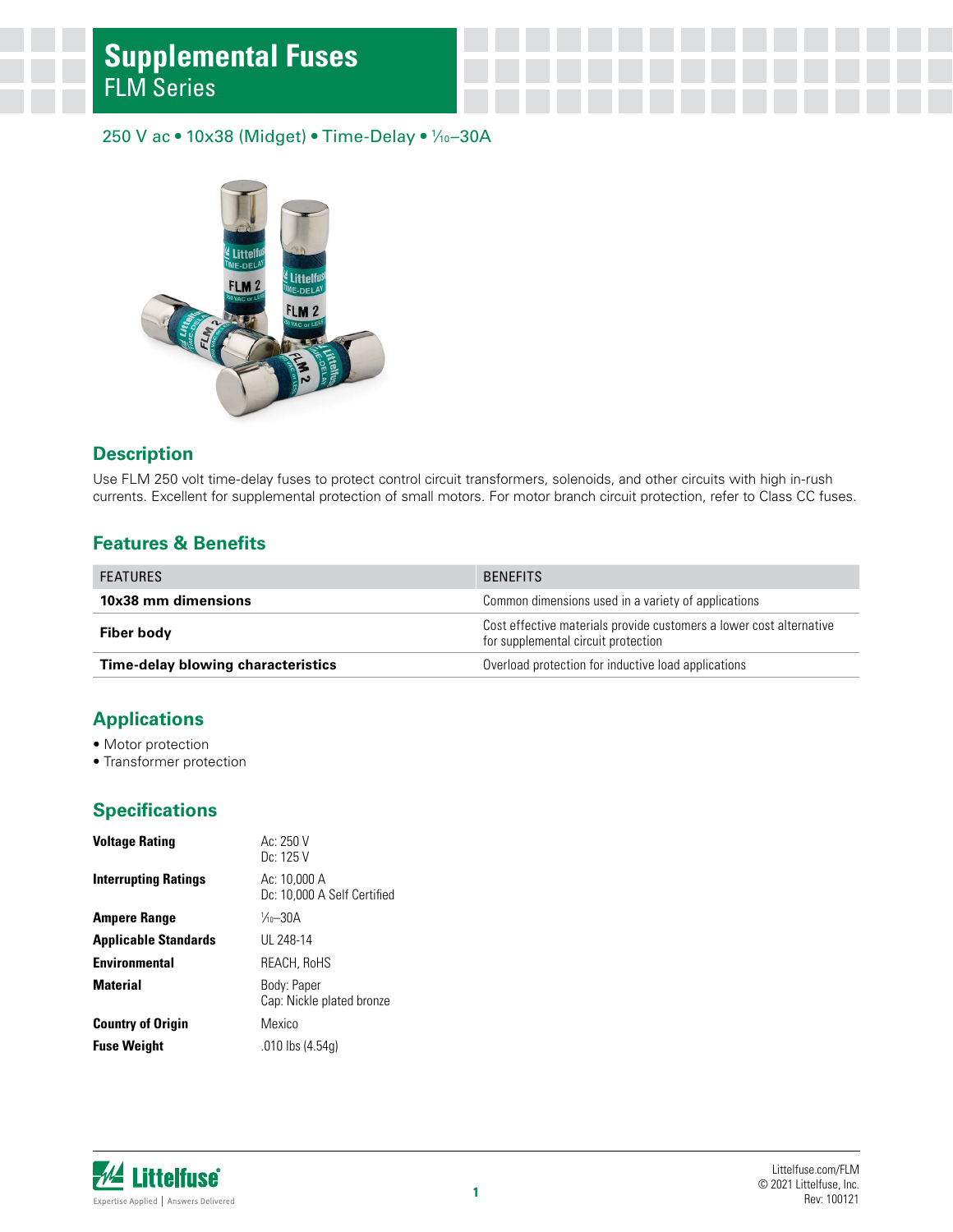#### **Certification & Compliance**

| <b>UL</b> | UL Listed (File: E10480)      |
|-----------|-------------------------------|
| CSA       | CSA Certified (File: LR29862) |
| <b>CE</b> | EU_DOC-FLM_210323             |

#### **Accessories**

**L60030M series** fuse block **LEB/LEX series** inline fuse holder **LPSM Touch-safe series** fuse holder **571/572 series** panel mount fuse holder

### **Ordering Information**

| AMPERE RATING      | <b>CATALOG NUMBER</b> | PRODUCT MARKING       | PACKING QUANTITY<br>ORDERING NUMBER |           | UPC CODE                   |  |
|--------------------|-----------------------|-----------------------|-------------------------------------|-----------|----------------------------|--|
| $\frac{1}{10}$     | FLM.100               | FLM 1/10A             | 10<br>OFLM.100T                     |           | 07945814011                |  |
| 15/100             | <b>FLM.125</b>        | FLM 15/100A           | $10$                                | 0FLM.125T | 07945814013                |  |
| $\frac{2}{10}$     | <b>FLM.200</b>        | FLM 3/10A             | 10                                  | OFLM.200T | 07945814018                |  |
| $\frac{1}{4}$      | <b>FLM.250</b>        | FLM 1/4A              | 10                                  | OFLM.250T | 07945814019                |  |
| $\frac{3}{10}$     | <b>FLM.300</b>        | FLM 3/10A             | 10                                  | OFLM.300T | 07945800083                |  |
| $\frac{4}{10}$     | FLM.400               | FLM <sup>1</sup> /10A | $10$                                | OFLM.400T | 07945814023                |  |
| $\frac{1}{2}$      | <b>FLM.500</b>        | FLM 1/2A              | 10                                  | OFLM.500T | 07945814024<br>07945800084 |  |
| $\frac{6}{10}$     | FLM.600               | FLM %0A               | $10$                                | OFLM.600T |                            |  |
| $\frac{8}{10}$     | <b>FLM.800</b>        | FLM %0A               | 10                                  | OFLM.800T | 07945800085                |  |
| $\mathbf{1}$       | <b>FLM001</b>         | FLM 1A                | 10                                  | OFLM001T  | 07945814031                |  |
| $1 - \frac{1}{8}$  | FLM1.12               | FLM 1-1/8A            | 10                                  | OFLM1.12T | 07945814032                |  |
| $1 - \frac{1}{4}$  | <b>FLM1.25</b>        | FLM 1-1/4A            | $10$                                | OFLM1.25T | 07945814034                |  |
| $1 - \frac{4}{10}$ | FLM01.4               | FLM 1-1/10A           | 10                                  | OFLM01.4T | 07945814036                |  |
| $1 - \frac{1}{2}$  | FLM01.5               | FLM 1-1/2A            | 10                                  | OFLM01.5T | 07945814037                |  |
| $1 - \frac{6}{10}$ | FLM01.6               | $FLM 1-10A$           | 10                                  | OFLM01.6T | 07945814038                |  |
| $1 - \frac{8}{10}$ | FLM01.8               | FLM 1-% A             | 10                                  | OFLM01.8T | 07945814040                |  |
| $\mathbf{2}$       | FLM002                | FLM 2A                | 10                                  | 0FLM002T  | 07945814041                |  |
| $2 - \frac{1}{4}$  | <b>FLM2.25</b>        | FLM 2-1/4A            | 10                                  | OFLM2.25T | 07945814042                |  |
| $2 - \frac{1}{2}$  | FLM02.5               | <b>FLM 2-1/2A</b>     | 10                                  | OFLM02.5T | 07945814043                |  |
| $2 - \frac{8}{10}$ | <b>FLM02.8</b>        | FLM 2-% oA            | 10                                  | OFLM02.8T | 07945814046                |  |
| 3                  | <b>FLM003</b>         | FLM 3A                | 10                                  | OFLM003T  | 07945814047                |  |
| $3 - \frac{2}{10}$ | <b>FLM03.2</b>        | FLM 3-3/10A           | $10$                                | OFLM03.2T | 07945814049                |  |
| $3 - \frac{1}{2}$  | FLM03.5               | FLM 3-1/2A            | 10                                  | OFLM03.5T | 07945814051                |  |
| $\overline{4}$     | <b>FLM004</b>         | FLM 4A                | $10$                                | 0FLM004T  | 07945814053                |  |
| $4 - \frac{1}{2}$  | FLM04.5               | FLM 4-1/2A            | 10                                  | OFLM04.5T | 07945814054                |  |
| 5                  | <b>FLM005</b>         | FLM 5A                | 10                                  | 0FLM005T  | 07945814055                |  |
| $5 - 6/10$         | FLM05.6               | $FLM 5-%0A$           | 10                                  | OFLM05.6T | 07945814056                |  |
| 6                  | <b>FLM006</b>         | FLM 6A                | $10$                                | OFLM006T  | 07945814058                |  |
| $6 - \frac{1}{4}$  | <b>FLM6.25</b>        | FLM 6-1/4A            | $10$                                | OFLM6.25T | 07945814059                |  |

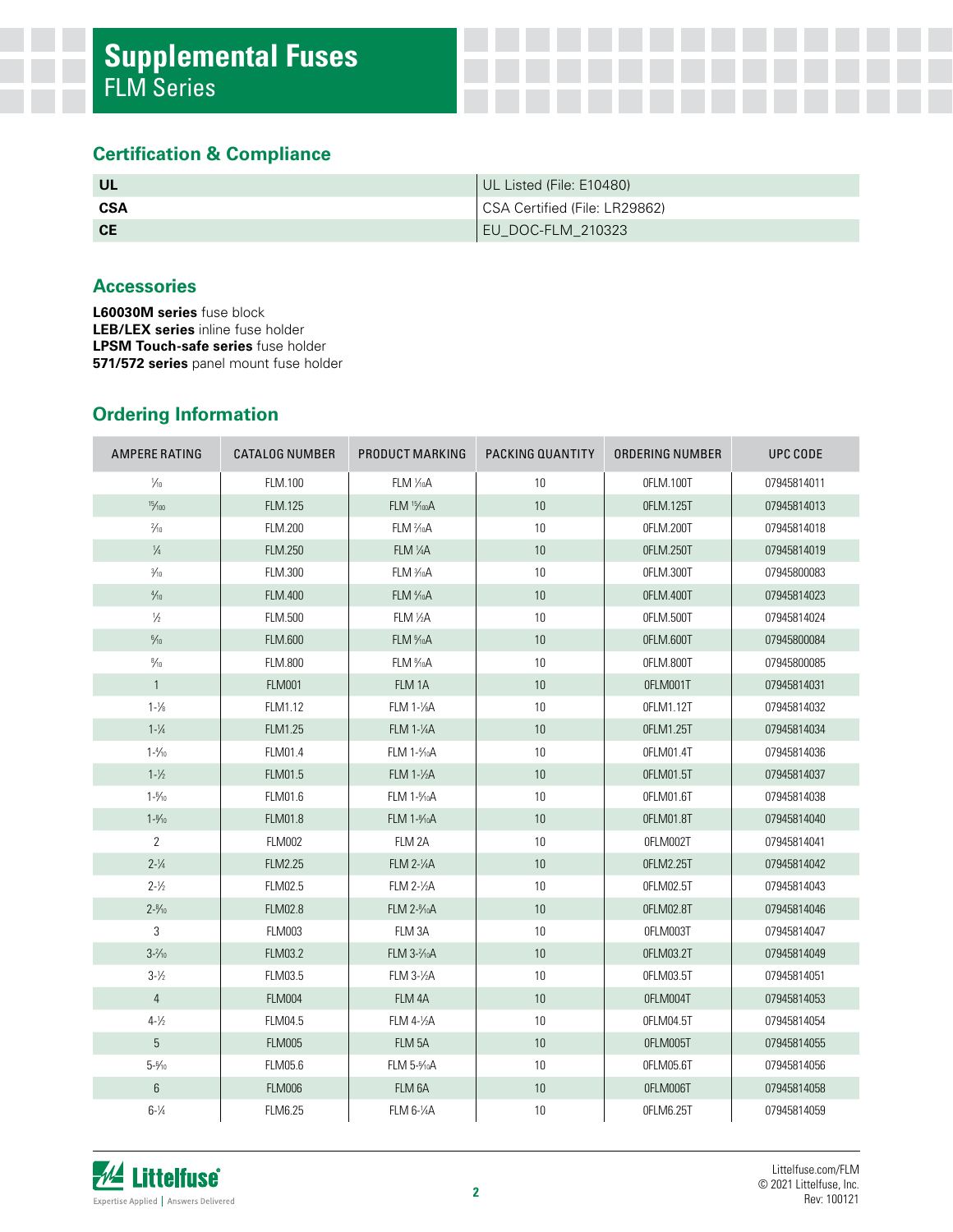### **Ordering Information (cont.)**

| AMPERE RATING | CATALOG NUMBER | PRODUCT MARKING | PACKING QUANTITY | ORDERING NUMBER | UPC CODE    |
|---------------|----------------|-----------------|------------------|-----------------|-------------|
| 7             | <b>FLM007</b>  | FLM 7A          | 10               | 0FLM007T        | 07945814061 |
| 8             | FLM008         | FLM 8A          | 10               | 0FLM008T        | 07945814063 |
| 9             | <b>FLM009</b>  | FLM 9A          | 10               | 0FLM009T        | 07945814064 |
| 10            | FLM010         | FLM 10A         | 10               | 0FLM010T        | 07945814065 |
| 12            | <b>FLM012</b>  | <b>FLM 12A</b>  | 10               | 0FLM012T        | 07945814066 |
| 15            | <b>FLM015</b>  | <b>FLM 15A</b>  | 10               | 0FLM015T        | 07945814068 |
| 20            | <b>FLM020</b>  | <b>FLM 20A</b>  | 10               | 0FLM020T        | 07945814071 |
| 25            | <b>FLM025</b>  | <b>FLM 25A</b>  | 10               | 0FLM025T        | 07945814072 |
| 30            | <b>FLM030</b>  | FLM 30A         | 10               | 0FLM030T        | 07945814073 |

### **Dimensions**



### **Electrical Specification - Agency Requirements**

| AMPERAGE RATING      | OPENING TIME                     |                            |                            |  |  |
|----------------------|----------------------------------|----------------------------|----------------------------|--|--|
|                      | 100 % OF AMP RATING PER UL       | 135 % OF AMP RATING PER UL | 200 % OF AMP RATING PER UL |  |  |
| $\frac{1}{10} - 3$   | <b>Temperature Stabilization</b> | 60 Minutes Max             | 5 Seconds Minimum          |  |  |
| $3\frac{2}{10} - 30$ | Temperature Stabilization        | 60 Minutes Max             | 12 Seconds Minimum         |  |  |

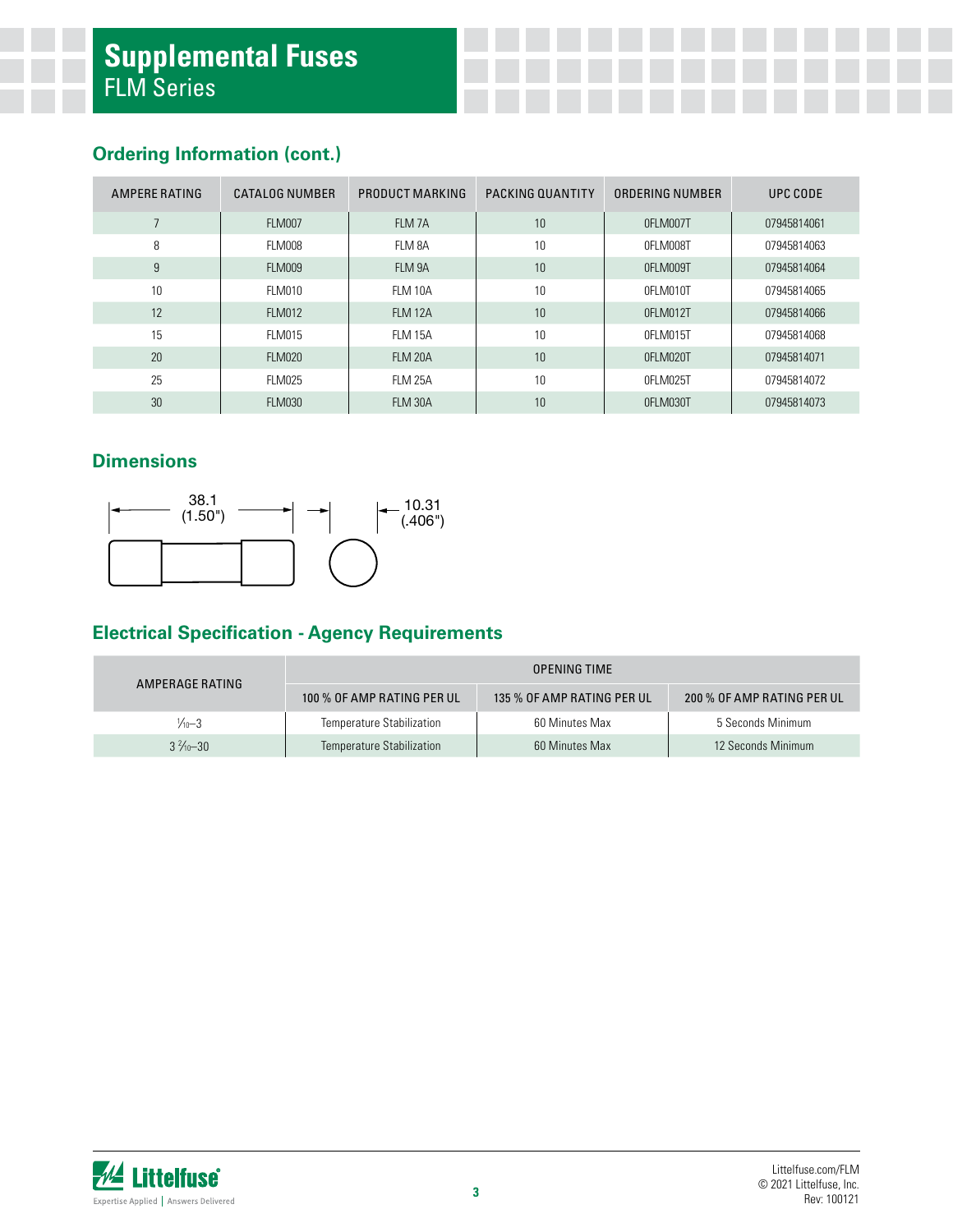### **Electrical Specifications**

| <b>CATALOG</b> | <b>VOLTAGE</b> | INTERRUPTING | NOMINAL COLD      |           |           |           | <b>AGENCY APPROVALS</b> |  |  |  |
|----------------|----------------|--------------|-------------------|-----------|-----------|-----------|-------------------------|--|--|--|
| <b>NUMBER</b>  | AC(V)          | RATING (A)   | RESISTANCE (OHMS) | UL        | CSA       | QPL       | <b>CE</b>               |  |  |  |
| FLM.100        | 250            | 10,000       | 188.0             | $\bullet$ | $\bullet$ | $\bullet$ | $\bullet$               |  |  |  |
| FLM.125        | 250            | 10,000       | 87.00             | $\bullet$ | $\bullet$ | $\bullet$ | $\bullet$               |  |  |  |
| FLM.200        | 250            | 10,000       | 35.10             | $\bullet$ | $\bullet$ | $\bullet$ |                         |  |  |  |
| FLM.250        | 250            | 10,000       | 16.82             | $\bullet$ |           | $\bullet$ |                         |  |  |  |
| FLM.300        | 250            | 10,000       | 6.739             | $\bullet$ | ٠         | $\bullet$ |                         |  |  |  |
| FLM.400        | 250            | 10,000       | 5.413             | $\bullet$ | $\bullet$ | $\bullet$ |                         |  |  |  |
| FLM.500        | 250            | 10,000       | 3.790             | $\bullet$ | $\bullet$ | $\bullet$ |                         |  |  |  |
| FLM.600        | 250            | 10,000       | 2.050             | $\bullet$ | $\bullet$ | $\bullet$ |                         |  |  |  |
| FLM.800        | 250            | 10,000       | 1.024             | $\bullet$ | $\bullet$ | $\bullet$ |                         |  |  |  |
| <b>FLM001</b>  | 250            | 10,000       | 1.024             | $\bullet$ | $\bullet$ | $\bullet$ |                         |  |  |  |
| FLM1.12        | 250            | 10,000       | .6231             | ٠         | $\bullet$ | $\bullet$ |                         |  |  |  |
| FLM1.25        | 250            | 10,000       | .6231             | $\bullet$ | $\bullet$ | $\bullet$ |                         |  |  |  |
| FLM01.4        | 250            | 10,000       | .3950             | $\bullet$ | $\bullet$ | $\bullet$ |                         |  |  |  |
| FLM01.5        | 250            | 10,000       | .3390             | $\bullet$ |           | $\bullet$ |                         |  |  |  |
| FLM01.6        | 250            | 10,000       | .2860             | $\bullet$ | $\bullet$ | $\bullet$ |                         |  |  |  |
| FLM01.8        | 250            | 10,000       | .2530             | $\bullet$ | $\bullet$ | $\bullet$ |                         |  |  |  |
| <b>FLM002</b>  | 250            | 10,000       | .2191             | ٠         | ٠         | $\bullet$ |                         |  |  |  |
| FLM2.25        | 250            | 10,000       | .1840             | $\bullet$ | $\bullet$ | $\bullet$ |                         |  |  |  |
| FLM02.5        | 250            | 10,000       | .1620             | ٠         | ٠         | $\bullet$ |                         |  |  |  |
| FLM02.8        | 250            | 10,000       | .1250             | $\bullet$ | $\bullet$ | $\bullet$ |                         |  |  |  |
| <b>FLM003</b>  | 250            | 10,000       | .1020             | $\bullet$ | $\bullet$ | $\bullet$ |                         |  |  |  |
| FLM03.2        | 250            | 10,000       | .0904             | $\bullet$ | $\bullet$ | $\bullet$ |                         |  |  |  |
| FLM03.5        | 250            | 10,000       | .0735             | $\bullet$ | $\bullet$ | $\bullet$ |                         |  |  |  |
| <b>FLM004</b>  | 250            | 10,000       | .0700             | $\bullet$ |           | $\bullet$ |                         |  |  |  |
| FLM04.5        | 250            | 10,000       | .0561             | $\bullet$ | $\bullet$ | $\bullet$ |                         |  |  |  |
| <b>FLM005</b>  | 250            | 10,000       | .0413             | $\bullet$ | $\bullet$ | $\bullet$ |                         |  |  |  |
| FLM05.6        | 250            | 10,000       | .0326             | $\bullet$ | $\bullet$ | $\bullet$ |                         |  |  |  |
| <b>FLM006</b>  | 250            | 10,000       | .0280             | $\bullet$ | $\bullet$ | $\bullet$ |                         |  |  |  |
| FLM6.25        | 250            | 10,000       | .0277             | $\bullet$ |           | $\bullet$ |                         |  |  |  |
| <b>FLM007</b>  | 250            | 10,000       | .0213             | $\bullet$ |           | $\bullet$ |                         |  |  |  |
| FLM008         | 250            | 10,000       | .0124             | $\bullet$ | $\bullet$ | $\bullet$ |                         |  |  |  |
| <b>FLM009</b>  | 250            | 10,000       | .0106             | $\bullet$ | $\bullet$ | $\bullet$ | $\bullet$               |  |  |  |
| <b>FLM010</b>  | 250            | 10,000       | .0090             | $\bullet$ | $\bullet$ | $\bullet$ |                         |  |  |  |
| <b>FLM012</b>  | 250            | 10,000       | .0069             | $\bullet$ | $\bullet$ | $\bullet$ |                         |  |  |  |
| <b>FLM015</b>  | 250            | 10,000       | .0053             | $\bullet$ | ٠         | $\bullet$ |                         |  |  |  |
| <b>FLM020</b>  | 250            | 10,000       | .0038             | $\bullet$ | $\bullet$ | $\bullet$ |                         |  |  |  |
| <b>FLM025</b>  | 250            | 10,000       | .0027             | $\bullet$ | $\bullet$ | $\bullet$ |                         |  |  |  |
| <b>FLM030</b>  | $250\,$        | 10,000       | .0022             | $\bullet$ | $\bullet$ | $\bullet$ | $\bullet$               |  |  |  |